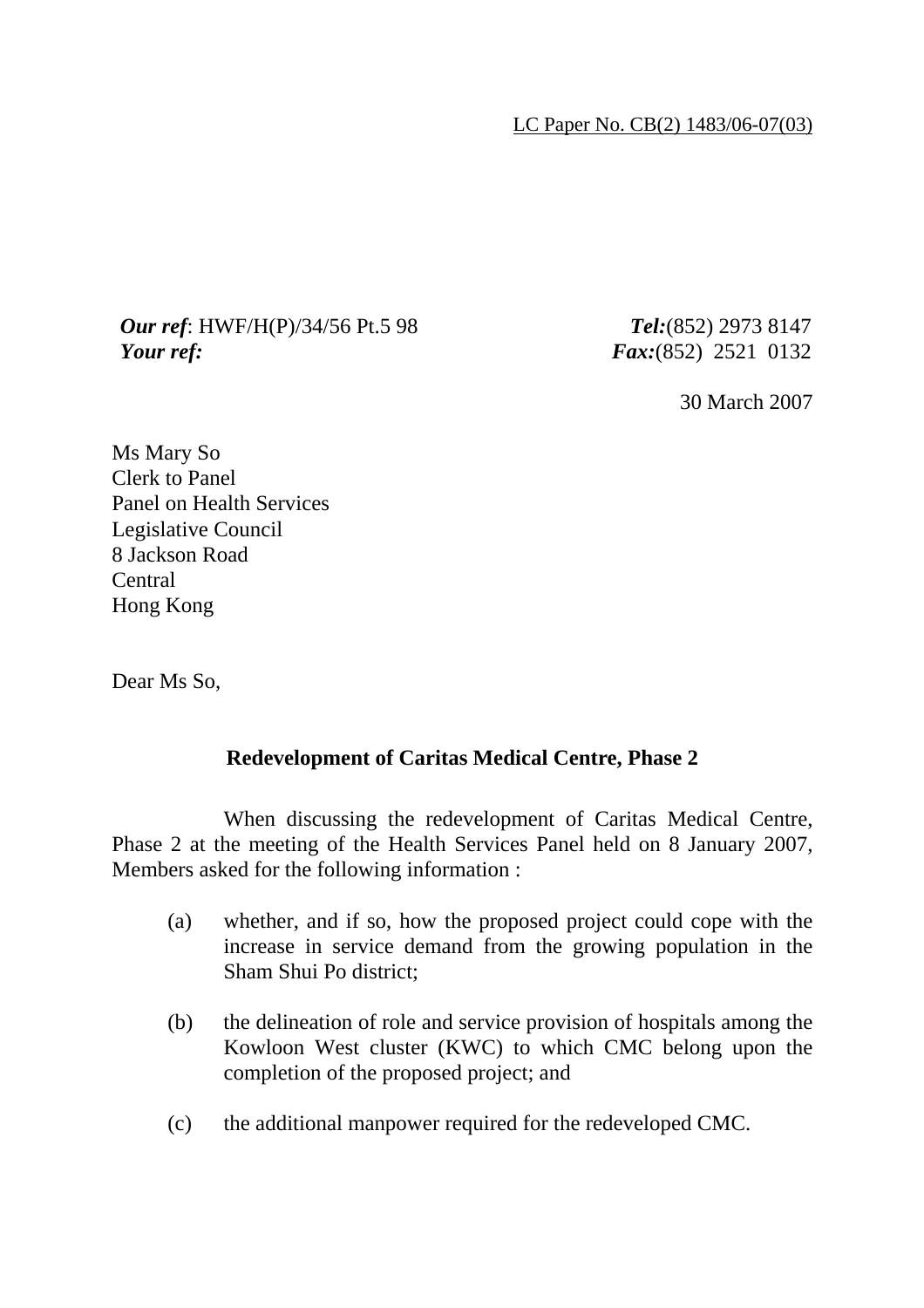## Response to (a) and (c)

 The Sham Shui Po district is characterized by a comparatively high percentage (16%) of elderly population aged 65 or above who have more demand for geriatric as well as convalescent/rehabilitation services. Upon completion of the redevelopment project, the number of geriatric day hospital places and convalescent/rehabilitation beds in CMC will be increased from 40 places to 60 places and 242 to 260 beds respectively.

 In addition, the number of beds for day surgery will also be increased from 18 to 50. In sum, upon completion of the phase 2 redevelopment project, CMC will have a total of 1,276 in-patient beds and will be able to handle 596,000 outpatient attendances annually. The upgraded services and increased clinical space of the redeveloped CMC will be able to meet the increasing demand of service from the growing and ageing population of the Sham Shui Po districts.

 The KWC will provide the upgraded services at the redeveloped CMC through internal redeployment of staff.

## Response to (b)

 The KWC currently provides a full spectrum of healthcare services, ranging from primary, secondary, tertiary, to extended care and mental health care for the population in Mong Kok, Wong Tai Sin, Sham Shui Po, Kwai Tsing, Tsuen Wan and North Lantau districts through the following seven hospitals which have different and focused roles in service provision :

- (a) Princess Margaret Hospital and Kwong Wah Hospital these two are major hospitals providing comprehensive acute services;
- (b) CMC it is a general hospital providing a full range of acute, extended and community care services. Its role will remain unchanged upon completion of the redevelopment project;
- (c) Yan Chai Hospital and Our Lady of Maryknoll Hospital they are community hospitals providing more general services on community basis, such as out-patient services, in-patient and ambulatory care, as well as allied health services;